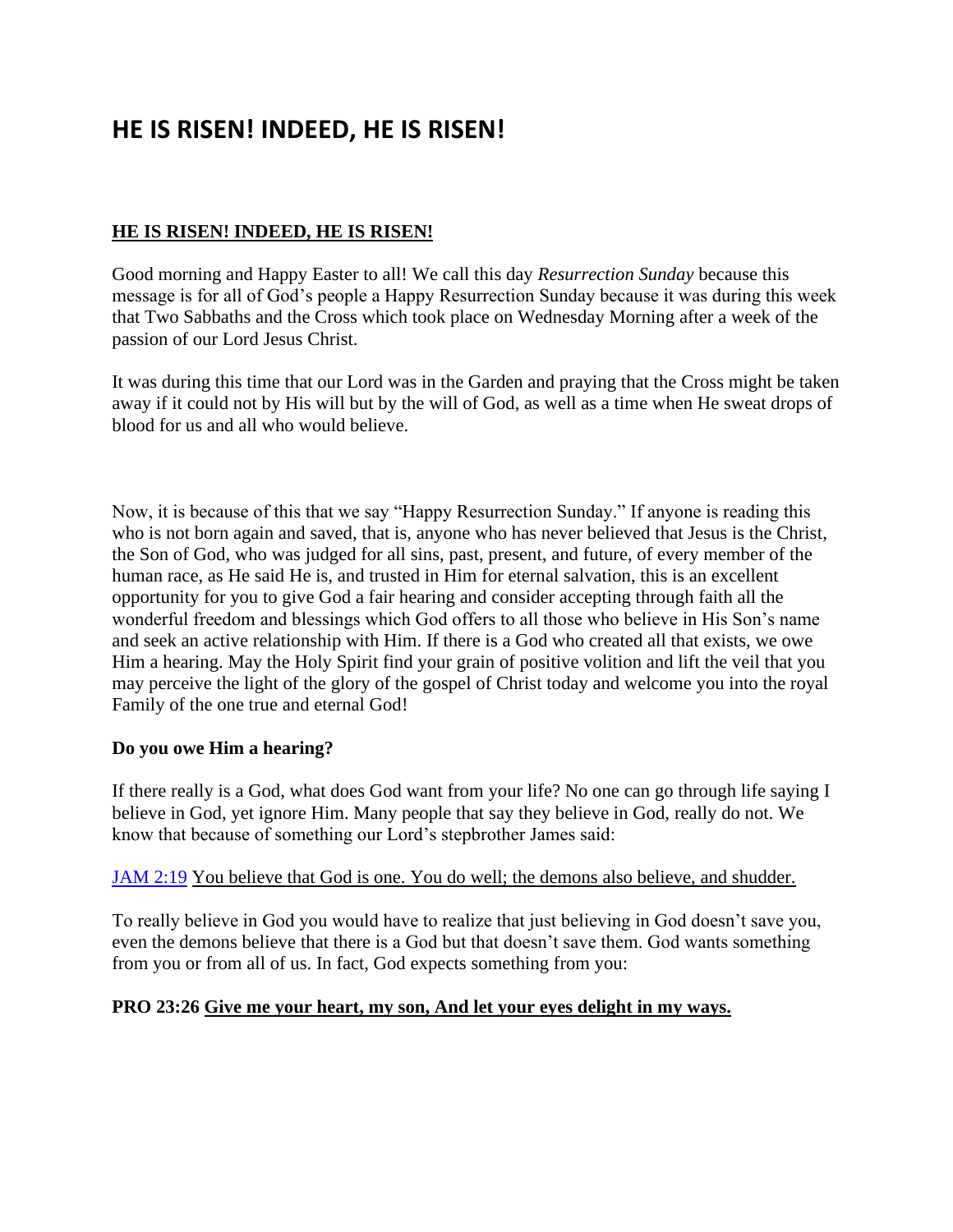In fact, the Gospel of John deals with who Jesus Christ really is. The Gospel of John is one of the most unique Gospels in that Matthew, Mark and Luke are very repetitious. But, the Gospel of John is much different than the Gospel of Matthew, Mark and Luke. John wrote his book after the other Gospels were already written. The Holy Spirit wanted him to bring something out about Jesus Christ more than what any of the other Gospels did, even combined and that is the Deity of Jesus Christ. The deity of Jesus Christ reveals who Jesus Christ really is. Matthew, Mark and Luke do not tell us who Jesus Christ really is, it is only the apostle John that does that.

Now, many people will come up with excuses to not face who Jesus Christ is. Most people will say things like, I don't go to church because there are too many hypocrites there. Truth is,there are hypocrites everywhere. Sorry to disappoint! Christians do not have a monopoly. There are just as many hypocrites in the bar, or the ball park, in the office, at the club, the salon, you name it. Hypocrisy is as human and as universal as red blood! Some Christian may think they are pure and holy and perfect in their flesh, but we do not subscribe to such blasphemy here! If we were perfect, what would we need Christ for?

This book is not written to condemn you!

John said in **[John 20:31](https://www.bibleserver.com/NIV/John20%3A31) These have been written so that you may believe** [with a deep, abiding trust] **that Jesus is the Christ** [the Messiah, the Anointed]**, the Son of God; and that by believing** [and trusting in and relying on Him] **you may have life in His name.**

The Gospel of John is a book that is primarily written to unbelievers to cause them to believe that Jesus Christ is the Son of God. Yet, is also written to Christians to cause them to *keep on believing* that He is Lord and Savior so that they can have a life through His name. Many people never learn to love themselves through Jesus Christ our Lord. The world is always at odds with the teachings of Christ, it is always at odds with God, and with Grace. Men seek to be independent from God and do things our own way, even while completely dependent on Him. It is He who keeps the atoms and molecules together, who keeps the planets in their orbits and the sun burning hot! (**[HEB 1:3a](https://www.bibleserver.com/NIV/Hebrews1%3A3)**) We are like a child living at home, not working or paying rent, believing they are independent and refusing to heed the rules! We are all like that in our carnal nature, and so the world, being the domain of men, and running on the secular operating system of men, is always at odds, like a stubborn child is at odds with the parents. So, even as believers, we may get worn down at times and need help to *keep on believing.* John's gospel is for us too, and the blessings from God are not limited to the afterlife but also for our life on earth.

Notice what the apostle John said in the first three verses of the Gospel he wrote, the Gospel of John.

## **[JOH 1:1-3](https://www.bibleserver.com/NIV/John1%3A1-3) In the beginning was the Word, and the Word was with God, and the Word was God. He was in the beginning with God. All things came into being by Him, and apart from Him nothing came into being that has come into being.**

In fact, speaking of His Word, notice what John says about Him being the Word.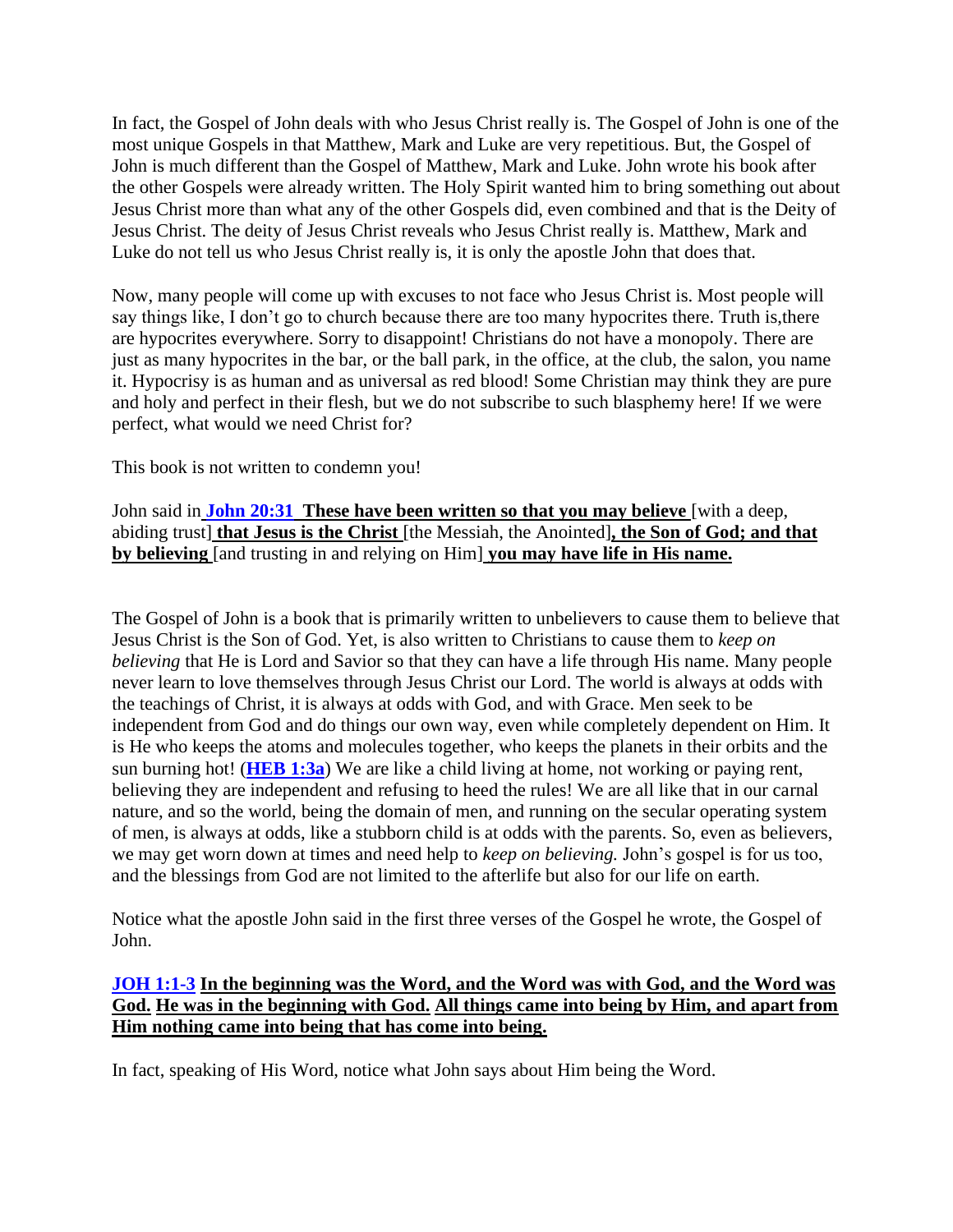This book is considered by many scholars to be the deepest and the most spiritual book in the Bible. The main purpose for this book is to inspire you and I to have faith in Jesus Christ is the Son of God and to keep having that faith so that He's not only Savior of your soul but He's also Lord of your life. What good is it if Jesus is your Savior but He is not the center of your life? You will have eternal security but you will miss out on the fantastic blessings God has set aside for you in eternity past to enjoy both in time and in eternity (**[EPH 1:3](https://www.bibleserver.com/NIV/Ephesians1%3A3)**) and the *abiding* inner peace and contentment that come from occupation with the person of Jesus Christ, which we also know as Problem-Solving Device #10.

**(Q)** Many believers ask what is the Gospel?

**(A)** This Gospel is designed for us to recognize the Celebrityship, the Kingship, and the Lordship of our Lord and that Jesus Christ is God!

**(Q)** Is Jesus Christ is equal to God the Father and God the Holy Spirit?\

**(A)** Yes. Jesus Christ is not just the Son of God but He is God Himself.

In fact, our Lord Jesus Christ used the same terminology that the Father used to describe Himself, we see this in the ten "I Ams."

# **Jesus Christ IS God, and He does in fact say He is!**

## **1) [JOH 6:35,](https://www.bibleserver.com/NIV/John6%3A35) Jesus Christ said "I AM the bread of life".**

# **2) [JOH 6:41,](https://www.bibleserver.com/NIV/John6%3A41) He said "I AM the bread who came down out of heaven."**

- 3) [JOH 6:51,](https://www.bibleserver.com/NIV/John6%3A51) He said "I AM the living bread"
- 4) [JOH 8:12,](https://www.bibleserver.com/NIV/John8%3A12) "I AM the light of the world."
- 5) [JOH 8:18,](https://www.bibleserver.com/NIV/John8%3A18) "I AM He who bears witness of Myself."
- 6) [JOH 10:7,](https://www.bibleserver.com/NIV/John10%3A7) "I AM the door of the sheep."
- 7) [JOH 10:14,](https://www.bibleserver.com/NIV/John10%3A14) "I AM the good shepherd."
- 8) [JOH 11:25,](https://www.bibleserver.com/NIV/John11%3A25) "I AM the resurrection and the life."
- 9) [JOH 14:6,](https://www.bibleserver.com/NIV/John14%3A6) "I AM the way, the truth, and the life."

## **10) [JOH 15:1,](https://www.bibleserver.com/NIV/John15%3A1) "I AM the true vine."**

## In **[JOH 10:30](https://www.bibleserver.com/NIV/John10%3A30)** our Lord says **"I and the Father are one."**

These ten "I Ams" of Jesus Christ represent the number of completion in the divine order.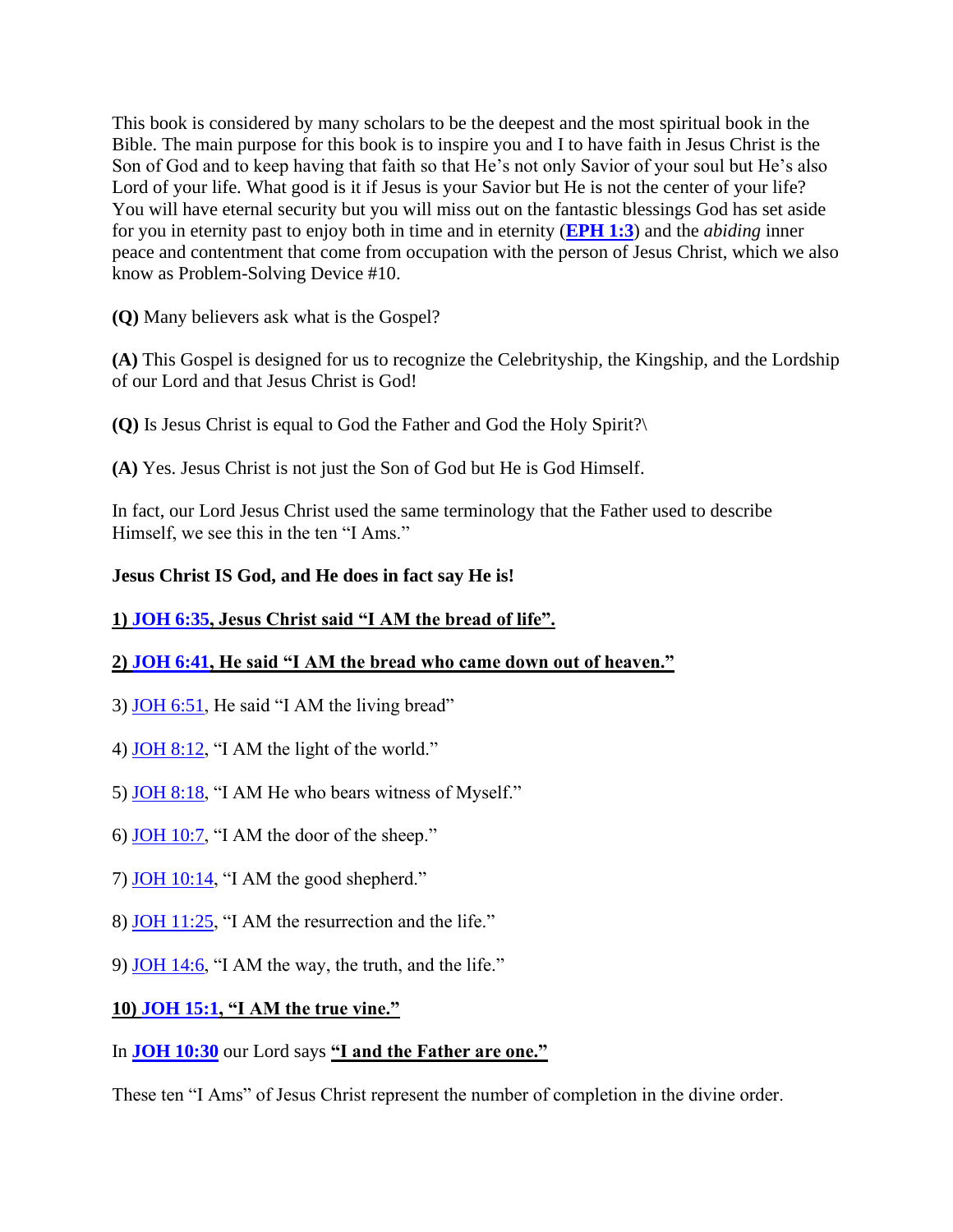In these verses Jesus Christ emphatically identified Himself as deity! Many say Jesus Christ did not claim to be God. But yes… He did claim to be God! All through the book of John Jesus Christ was teaching that the unity of God consisted of three manifestations and He was one of them!

In attempting to prove that Jesus Christ is God you would first take your listener to **[GEN 1:1](https://www.bibleserver.com/NIV/Genesis1%3A1)** and cross reference it with **[COL 1:16](https://www.bibleserver.com/NIV/Colossians1%3A16)** and then onto **[JOH 1:1,](https://www.bibleserver.com/NIV/John1%3A1)14**. You then take them to **[REV 1:17](https://www.bibleserver.com/NIV/Revelation1%3A17)** in which Jesus Christ says He is the first and the last, and **[REV 1:8](https://www.bibleserver.com/NIV/Revelation1%3A8)** where Jesus Christ says He is the Alpha and the Omega.

The fact that Jesus Christ is God demands your attention. You will have to stand before God someday to answer to God for your rejection of this – unless you repent (metanoeo - change mind) and believe.

# So, in **[JOH 1:1](https://www.bibleserver.com/NIV/John1%3A1) In the beginning** [before all time] **was the Word** [Christ], **and the Word was with God, and the Word was God Himself.**

The Word was in the beginning, and the Word was with God and the Word was God. The Word "beginning" means a beginning that has no beginning, and it means eternity past is the Word. So, if the Word of God IS God, then as much as you know about this book is as much as you know about God. May people think they know God but they do not know the Word. They operate on assumptions confirmed by feelings and emotions.

## **[JOH 1:14](https://www.bibleserver.com/NIV/John1%3A14) And the Word** [Christ] **became flesh** [human], **and dwelt among us, and we beheld His glory** [His hypostatic union] **as of the only begotten** [Son] **from the Father, full of grace and truth.**

The same One who is equal to the Father and the Holy Spirit is the same one Who is occupied with the highest place of deity, and He decided to come down on earth and take upon Him the form of a man.

**[PHP 2:5-8](https://www.bibleserver.com/NIV/Philippians2%3A5-8) Have this attitude in yourselves which was also in Christ Jesus, who, as He** *already* **existed in the form of God, did not consider equality with God something to be grasped, but emptied Himself** *by* **taking the form of a bond-servant** *and* **being born in the likeness of men. And being found in appearance as a man, He humbled Himself by becoming obedient to the point of death: death on a cross.**

Jesus Christ came because *you and me* were the joy that was set before Him, and He was willing to die in our place so that we could live forever together with Him. The ultimate work has been done. The only thing that matters now is -

## **[MAT 22:42](https://www.bibleserver.com/NIV/Matthew22%3A42) "What do you think about the Christ, whose son is He?"**

It doesn't matter who you are or what you have done, if you believe on the Lord Jesus Christ you will have eternal life. There is only one reason and one reason only why people go to hell and that is because they refuse to believe in the Son of God, nothing else. Think about it. If Jesus was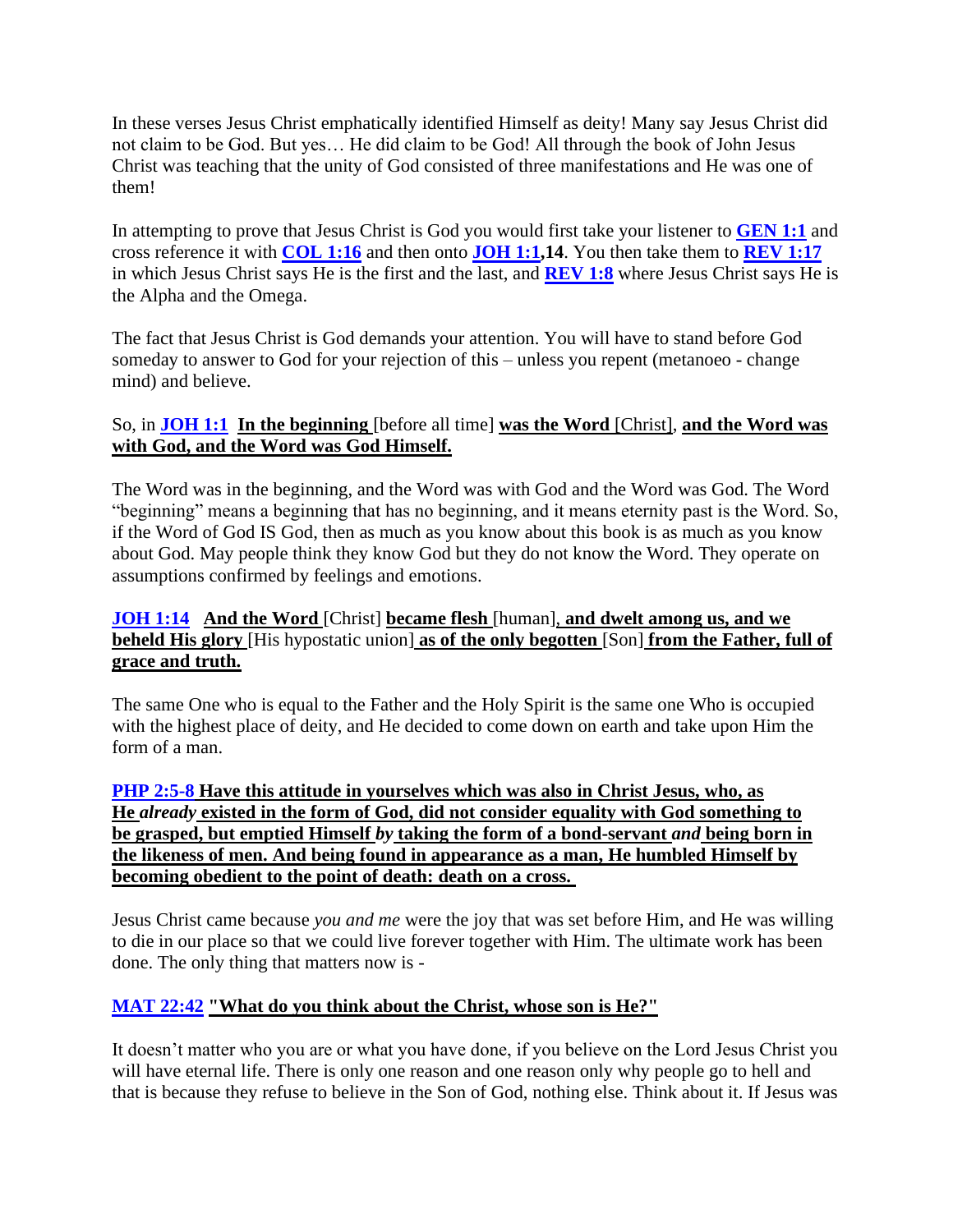judged for your sins, how can you be sent to hell for them? That would be double jeopardy. If you're facing a death sentence, and someone agrees to take your sentence so that you can be free, you still must believe that this person is able to fulfill the promise and accept the agreement. If you refuse to even believe, let alone agree, then you choose to stand on your own defense, and in this case, to remain condemned, because your good deeds don't measure up to the perfect standards of God. That's all there is to it! Nobody goes to hell for sins, they go for refusing God's pardon which is Jesus Christ the perfect sacrifice, and so they are judged on the basis of their good deeds, which fall short. Only the perfect sacrifice of our Lord Jesus is acceptable! Imperfection can not redeem imperfection.

# **[HEB 5:8](https://www.bibleserver.com/NIV/Hebrews5%3A8) Although He was a Son, He learned obedience from the things which He suffered.**

Why did Jesus Christ in his humanity have to endure judgment from God and be made to bear our sins in His body? Because sin can not pay for sin, sin must be paid for with a perfect sacrifice. This is why the Levitical offering had to be a *"lamb without spot or blemish."* This points to the sinless perfection of the Lord Jesus Christ, "the lamb of God, who takes away the sins of the world." Only Jesus Christ, who was born of a virgin, thus not receiving the sin nature from the male chromosome, was "*without spot or blemish",* hence, worthy to be our sacrifice. No one else could have done it!

## **[2CO 5:21](https://www.bibleserver.com/NIV/2%20Corinthians5%3A21) He made Him who knew no sin to be sin on our behalf, that we might become the righteousness of God in Him.**

It is difficult for the human mind to comprehend that God, the member of the trinity who created everything that exists (**[COL 1:16,](https://www.bibleserver.com/NIV/Colossians1%3A16) [JOH 1:1-3](https://www.bibleserver.com/NIV/John1%3A1-3)**) was willing to humble himself and occupy the body of a man, to be rejected and scorned, beaten and crucified – one of the worst forms of torture – for the very people who put Him through this! Doesn't it make your soul stir when you see an innocent person being punished? But there is only one truly innocent person – the Lord Jesus Christ! And He was railroaded more than anyone in human history – for the joy set before Him – for US! It is hard to comprehend. The more we grow and learn the more we begin to understand and then we begin to really love Him – because of His system of thinking and our growing spiritual capacity.

The day that Jesus Christ died is much more important than the day that He was resurrected, because the resurrection was done by God the Father God the Holy Spirit but the death was done by the Son and if there was no death, there would never be a resurrection.

Think about it; The One who is the bread of life Himself was hungry because of you and me.

## In **[JOH 6:35,](https://www.bibleserver.com/NIV/John6%3A35) Jesus said to them, "I am the bread of life;"**

The One who is a supernatural giver of that water we need so much was thirsty for that water for you and me. But Jesus Christ said something very vital. All roads do not lead to Rome. There's only one way to get to heaven and that is through Christ and Christ only.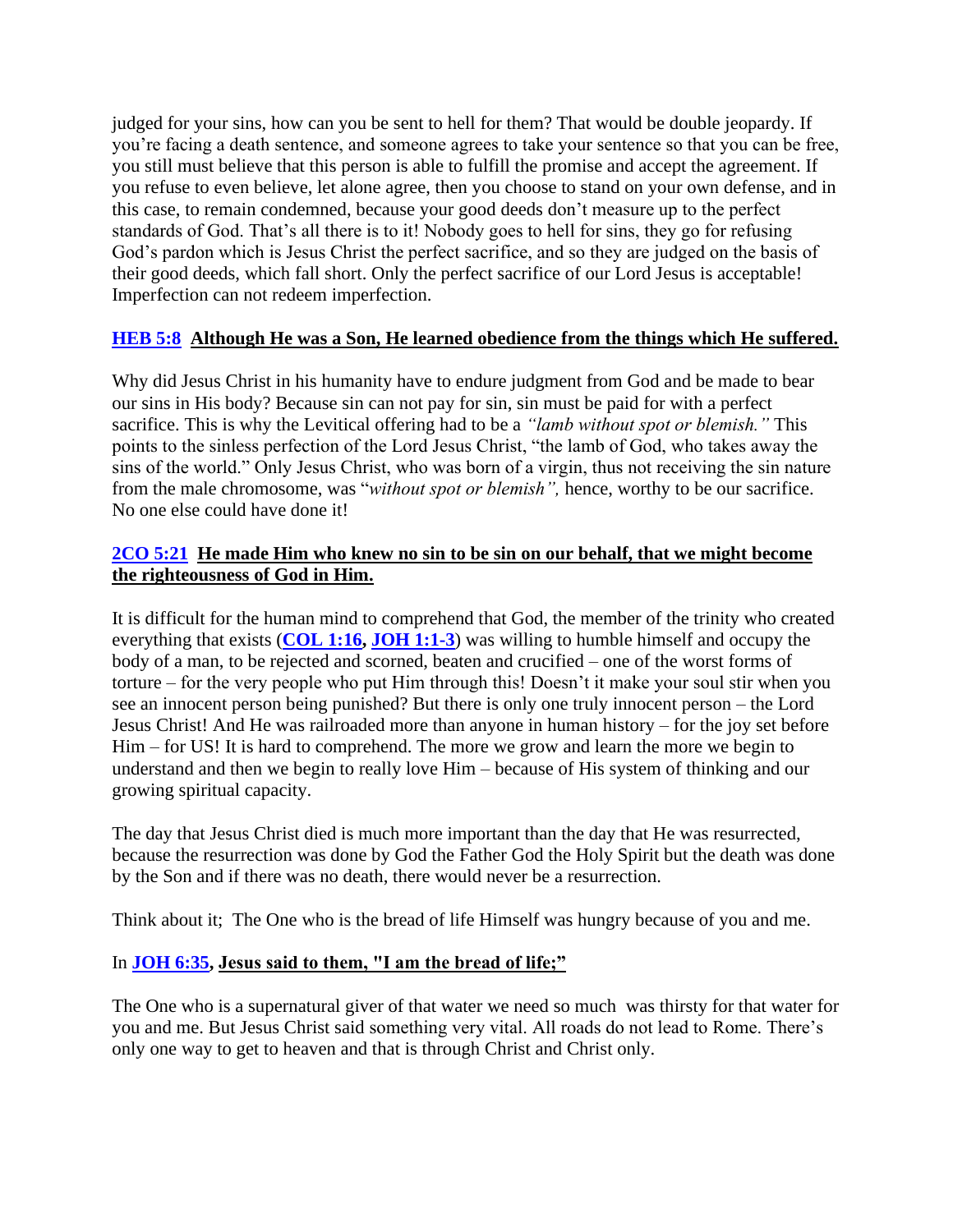## **[JOH 5:23](https://www.bibleserver.com/NIV/John5%3A23) so that all will give honor** [reverence, homage] **to the Son just as they give honor to the Father.** [In fact] **the one who does not honor the Son does not honor the Father who has sent Him.**

To not honor Jesus Christ is to not honor God. You cannot honor God unless you honor Jesus Christ. Why? Because Jesus Christ is God. Do you know where the Son is dishonored today? Many places. Wherever and whenever we assign Jesus Christ a lower place than the Father, He is dishonored.

The Bible says that there are no atheists are in hell. Do you know what that means? Once they get into hell they realize that there is a God.

Why is it that people universally except the fact that God the Father is real but the Son is not equal to Him? Because when the Son came down in the form of human flesh, people look at that as a lesser position than God.

Jesus Christ is Jehovah.

God the Father is Jehovah.

God the Holy Spirit is Jehovah.

**[COL 1:15](https://www.bibleserver.com/NIV/Colossians1%3A15) He is the exact living image** [the essential manifestation] **of the unseen God** [the visible representation of the invisible], **the firstborn** [the preeminent one, the sovereign, and the originator] **of all creation.**

**[HEB 1:3](https://www.bibleserver.com/NIV/Hebrews1%3A3)** also tells us He is the exact image of God. Jesus Christ is not like God, He is the exact image of God. Jesus Christ is God.

**[COL 1:16](https://www.bibleserver.com/NIV/Colossians1%3A16) For by Him all things were created in heaven and on earth,** [things] **visible and invisible, whether thrones or dominions or rulers or authorities; all things were created and exist through Him** [that is, by His activity] **and for Him.**

[MAT 1:23](https://www.bibleserver.com/NIV/Matthew1%3A23) "Behold, the virgin shall be with child and give birth to a Son, and they shall call His name Immanuel"—which, when translated, means, "God with us."

Is God really with you? How important is God in your life? Do you really believe, or is it a lot of ritual without reality? Do you go through the motions? Are you like Thomas?

**[JOH 20:26-29](https://www.bibleserver.com/NIV/John20%3A26-29) Eight days later His disciples were again inside the house, and Thomas was with them. Jesus came, though the doors had been barred, and stood among them and said, "Peace to you." Then He said to Thomas, "Reach here with your finger, and see My hands; and put out your hand and place it in My side. Do not be unbelieving, but** [stop doubting and] **believe." Thomas answered Him, "My Lord and my God!" Jesus said to him, "Because you have seen Me, do you now believe? Blessed [happy, spiritually secure, and favored by God] are they who did not see [Me] and yet believed [in Me]."**